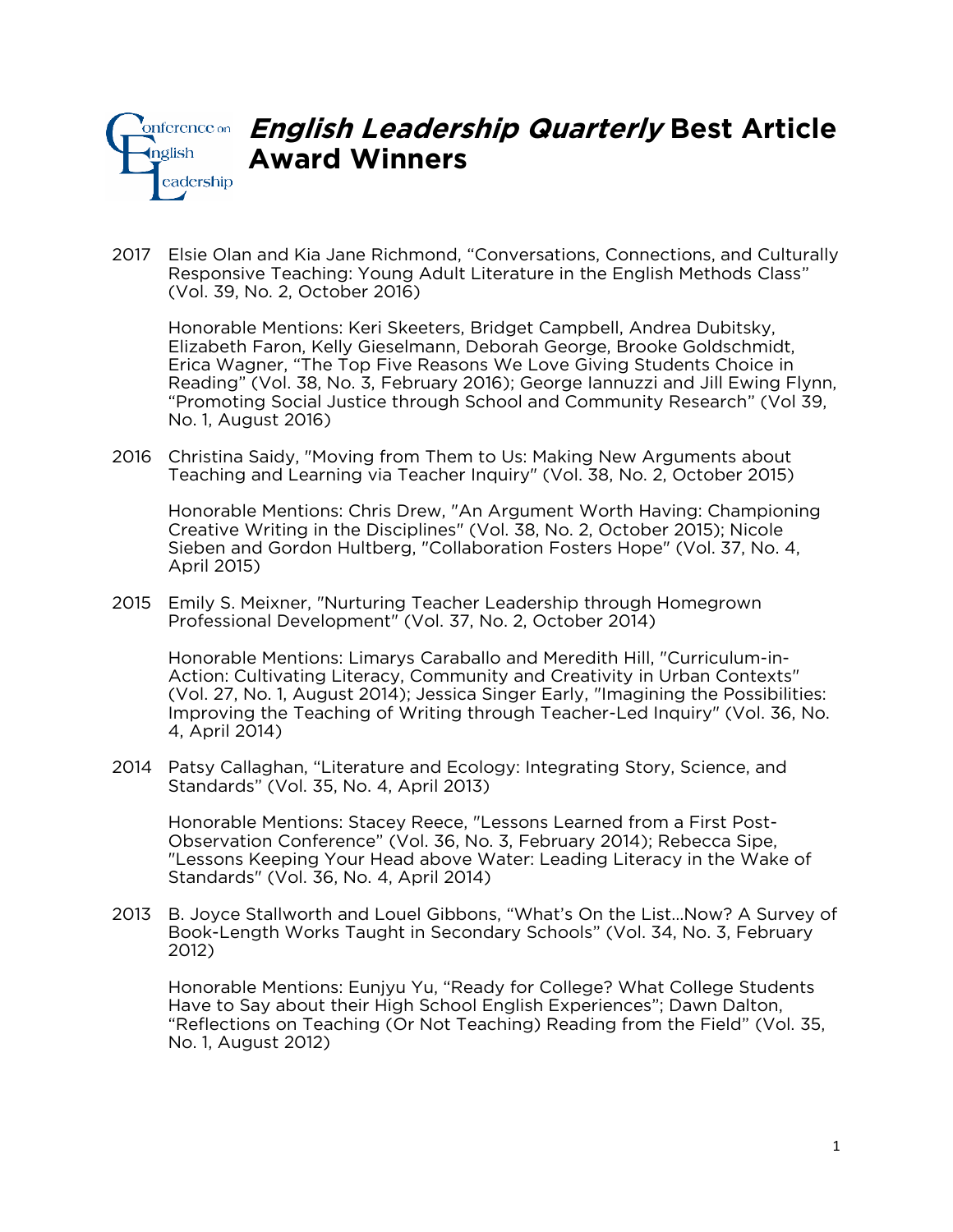2012 Jill Henderson, "Dear Mr. President" (Vol. 33, No. 3, February 2011)

Honorable Mention: Deborah Bieler, "Lessons from NETS: New English Teachers for Social Justice" (Vol. 33, No. 4, April 2011)

2011 Anne Elrod Whitney and Bernard Badiali, "Writing as Teacher Leadership" (Vol. 33, No. 2, October 2010)

Honorable Mentions: Alan Brown, "Preparing First-Year English Teachers for the First Days: A Critical Review of English Journal—1995 to 2010" (Vol. 33, No. 1, August 2010); Holly Hungerford-Kresser, "'We're Viewed as Not Making It Because of Our Race': Lessons Learned about Race and Academic Literacies from Latino/a College Students" (Vol. 32, No. 3, February 2010)

2010 Tamara K. O'Hearn, "Unearthing Writing in Unlikely Places" (Vol. 32, No. 1, August 2009)

Honorable Mention: Lindsey Hilgenkamp and Pat McCoy; Melissa Simons, "The Other Ten Percent" (Vol. 31, No. 3, February 2009)

2009 Crystal K. Whitlow, "Ninety Minutes of Inclusion: 10 Essentials Elements Observed" (Vol. 30, No. 4, April 2008)

Honorable Mention: Noah Borrero, "What Students See, Hear, and Do: Language as an Asset at the Bay School" (Vol. 30, No. 3, February 2008)

2008 Peg Graham, James Marshall, Chandra Power, and Patti McWhorter, "The Way We Teach Now: Teachers of English in the New World of High-Stakes Assessment" (Vol. 30, No. 2, October 2007)

Honorable Mentions: Daria Plumb, "New Rules for Old Literature: Connecting At-Risk Kids to the Classics "Commando Style" (Vol. 30, No. 1, August 2007); Nancy Robb-Singer, "Taking Time for Inquiry: Revisiting Collaborative Teacher Inquiry to Improve Student Achievement" (Vol. 29, No. 3, February 2007)

2007 Brent McKeown, "What is Your Fascination with These Outcomes?" (Vol. 28, No. 4, April 2006)

Honorable Mentions: Sheryl Lain, "Literacy Circles as a Schoolwide Reading Intervention" (Vol. 29, No. 1, August 2006); Anna Roseboro, "Chair's Cheat Sheet of Advice for Novice ELA Teachers" (Vol. 29, No. 2, October 2006)

2006 Susan Groenke, Joellen Maples, and Daniel Dunlap, "Understanding and Unlocking the Potential of Virtual Talk in Cyberspace" (Vol. 28, No. 2, October 2005)

Honorable Mention: Lisa Lamoth, "A Matter of Voice" (Vol. 27, No. 3, February 2005)

- 2005 Anne DiPardo, "Learning for Our Lives: Sustaining the Wise Child in an Era of High-Stakes Testing" (Vol. 26, No. 3, February 2004)
- 2004 Jane M. Blystone, "Best Practice in English Education" (Vol. 26, No. 1, August 2003)